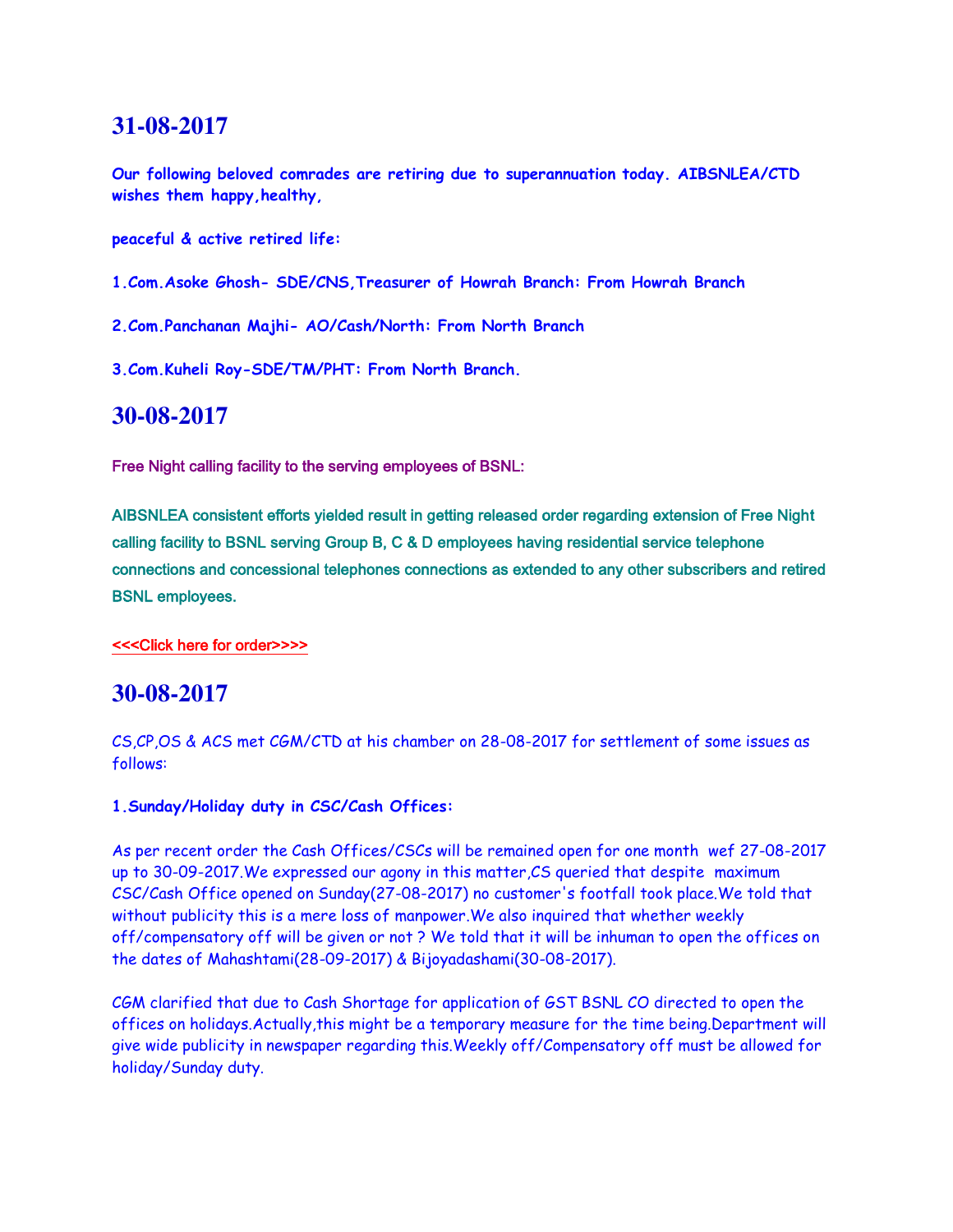On Mahashtami & Bijoyadashami CSC/Cash office will remain closed.

### **2.Posting of full time DE/Extl in Circus exch:**

CS requested CGM to post one full time DE in Circus as it is revenue potential region. CGM agreed and told that it will be considered,he requested us to name a suitable candidate if possible.

### **3.Dies-non/Charge sheet threat to different Executives:**

We expressed our strong resentment the way authority is threatening different level of executives inspite of their heart & soul work.We opined that thus the morale of the workforce will be low,it will not yield desired result.

CGM told that actually there is heavy pressure from BSNL CO to increase the revenue,and Accounts wing are performing better now.Engineering Wing has to perform well,otherwise punitive measures might be taken.We argued that for everything the pressure is coming on external only,some rearrangement must be done.

CGM appreciated our view & assured to examine that matter.

### **4.Quarter repairing in different exchanges:**

CS told that quarters in different exch especialy one occupied by Mr.Bipin JTO at Circus exch is in very bad condition.We wanted immediate repairing.

CGM told that order has been given that all the main exchanges will be repaired and whitewashed.Already,the work of TB is over.Now TBZ is being repaired.However,he took a note of Mr.Bipin's quarter,so that it may be repaired soon.

### **5.JCL tender:**

We asked CGM that to sort out some way that the tenders may successful.CGM told that DGMs should take initiative to materilise the tenders.We objected and told some centralised initiative should be taken for that.

### **6.JTO(Offtg.) fixation:**

We informed CGM that cases are pending for fixation or wrongly fixed in some area like GM(Plg.) and Area South.We requested him to look into the cases early.

CGM took note ogf the cse and told that he will talg to GM(plg.) in this regard.

### **7.3rd List of Hospital:**

We requested CGM that 3rd list of hospital may be recognised so that treatment & reimbursement may be done as per CGHS rate. CGM said that it has been cleared order may be issued soon.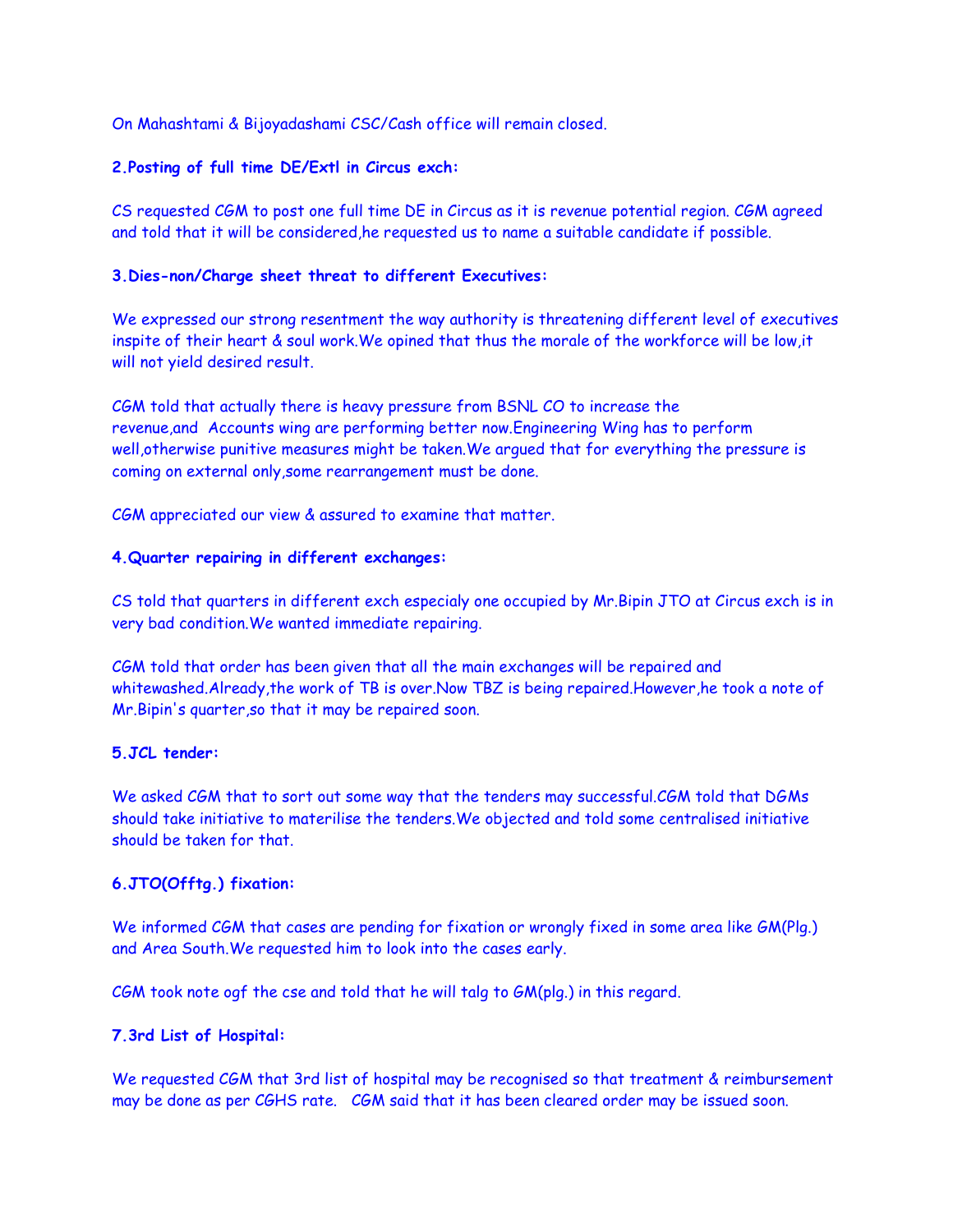### **8.Stenographer to PA Promotion as per Court Verdict:**

CS appraised CGM that as per Court verdict existing Stenographer may be upgraded to PA.There are only 6 in CTD.We requested him to calculate the post in such a way that all of them might be upgraded.There is no financial involvement & other circle has already done this.

CGM noted and said that he will tell GM(HR) to examine the case & dispose at the earliest.

#### **9.Staff Shortage at Poer Room/TB:**

CP informed that there is an acute shortage of Staff in Power Room/TB so that rotation has become quite impossible.SDE har already initiated a file in this regard.Early solution/guideline is needed.

CGM told that he will tell GM(City) to look into the case.

#### **10.Increase of DGM(F) post in CTD:**

We demanded that CTD authority should propose to increase DGM(F) posts in CTD for smooth functioning.IT should be at least 12 instead of 7 at present.WB circle & CHTD has more no.of posts.

CGM informed that GM(F) has already proposed in this regard & the file is cleared by him for disposal of BSNL CO.

#### **11.Advertisement of BSNL Product in TB:**

CP proposed that advertisement of BSNL products may be mounted at the walls of TB because it is a very prominent place.CGM appreciated our proposal and told that he will tell Marketing Section to examine the possibilities so that not only in TB but also in other prominent departmental building that may done.

The meeting ended in a cordial atmosphere & CGM asked us to contribute positively for the growth in revenue of CTD.We assured him that AIBSNLEA/CTD members will always do that.

### **29-08-2017**

On 28-08-2017 CS,CP,ACS & OS met GM(HR) and discussed the following matters:

#### **1.Maintenance of Circus Exch Qtr:**

GM said that he had relinquished the charge of Chief Engr.Civil,so we have to take this problem to Chief Engr.Civil at Barabazar Exch.

#### **2.JAO 2016 Batch ERP Problem:**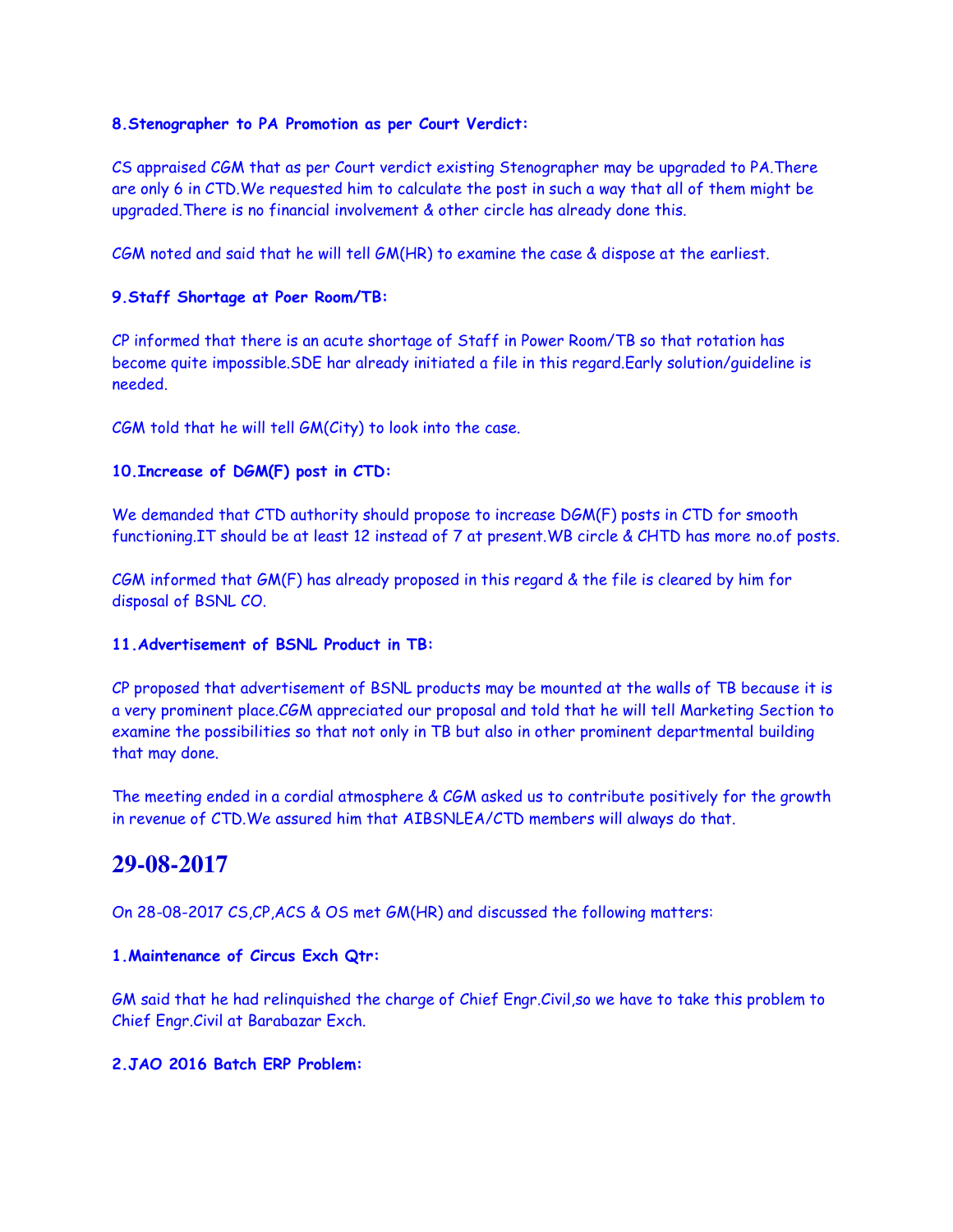GM said rhat we should give a list of such candidates so that all problems may be sorted out at a time,

### **3.Training allowance of NSCBTTC:**

We enquired about the fate of P K Mondal, N K Saha about faculty allowance, GM showed that the file is with him,he will send it to competent authority with suitable recommendation.

#### **4.Posting of DE/SDE in Central/South Area:**

We appraised that the Central Area specially in Circus DE posting is required because this is a high revenue earning zone.In South also DE may be posted because of DGM transfer case.GM told that if there is any scope he will arrange to fill up.

#### **5.Job Contract Labour Payment:**

We enquired about the fate of tender floated in different area and proposed him to hold a meeting with the Vendors for making the tender process successful.We also demanded regular payment of wages, otherwise executives are facing harassment & work also being hampered.

GM replied that BSNL CO is telling this is the problem of CTD only,So fund will be released as & when available.This problem will continue until tender is successful,he requested us to pursue. We told him that it is the responsibility of the Management.

### **6.Transfer cases:**

Again we told about that request transfer cases & Rule 8 cases are not being materialized.DGM told that he trying utmost but due to unavailability of executives that are not being fruitful.However,he will try to mature the cases.

#### **7.Opening of CSC & cash collection centre during Sunday/holiday:**

We conveyed our resentment the way the order has been issued & on Sunday(27-08-2017) not a single customer turned up due to lack of publicity.GM advised us to take up the case with competent authority , however he admitted that all should be given a weekly off/compensatory off for work in Sunday as per rule.

### **28-08-2017**

### *Meeting with CMD BSNL :*

GS met CMD BSNL and discussed regarding implementation of 3rdPRC with 15% fitment benefit in BSNL. We explained him that there are some rumors that BSNL management is delaying the approval of BSNL Board and may propose 0% fitment benefit on 3<sup>rd</sup> PRC implementation. CMD BSNL clarified that the committee has prepared the report and shortly proposal will be put up to the BSNL Management committee and thereafter to the BSNL Board for its approval. CMD assured to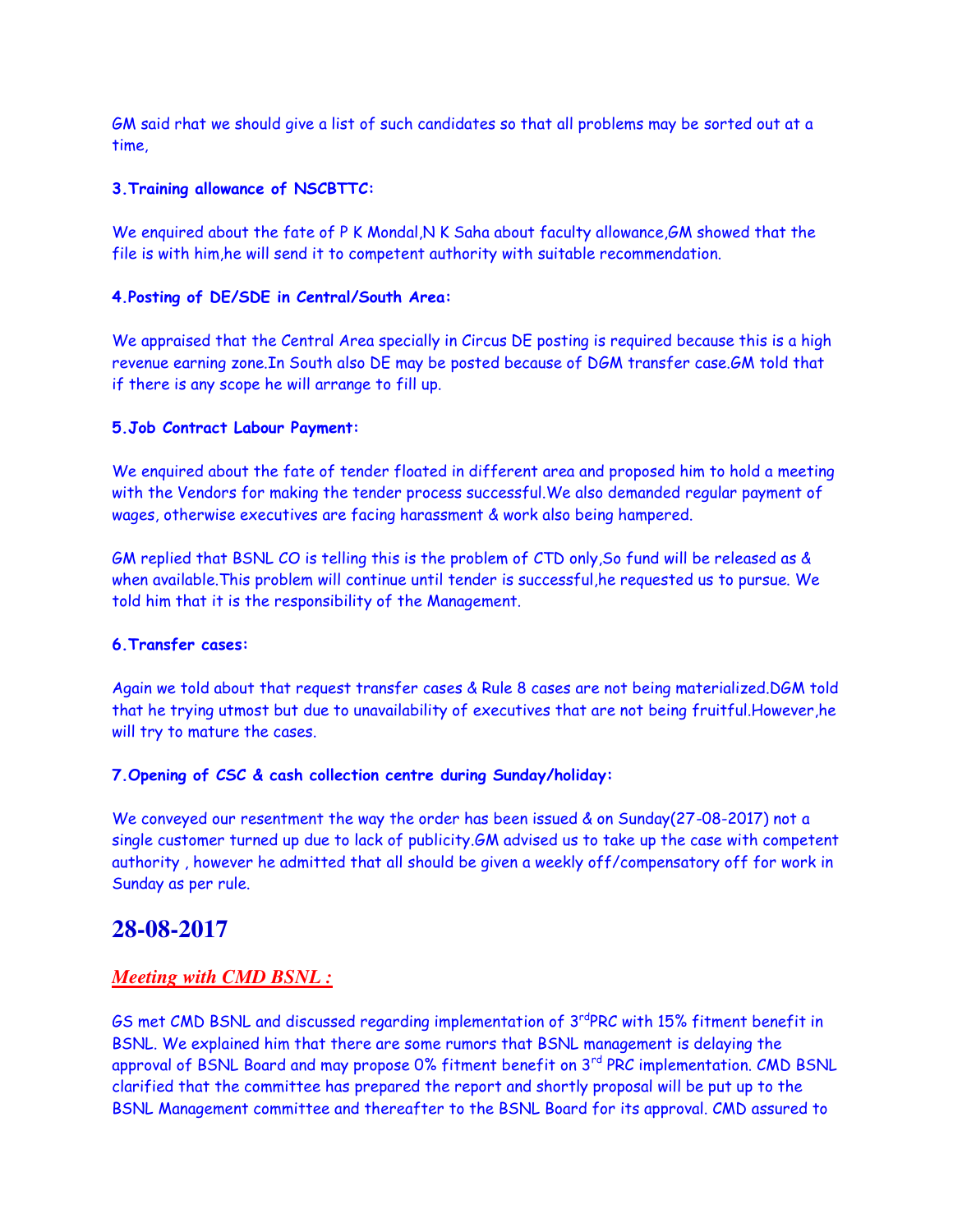recommend 3rd PRC implementation in BSNL with 15% fitment benefit only and he will make sincere efforts to get approved from DOT. He further mentioned that at this juncture we all should concentrate to increase the revenue of BSNL to get the positive result from DOT in this regard.

# **26-08-2017**

CS,CP,ACS,OS,AFS of AIBSNLEA/CTD met DIR HR on 25th August 2017 at the chamber of PGM(CFA)/II at 82,Ballygunge Place,Kolkata. PGM(CFA)/II was also present.Meeting was continued for about an hour and we discussed about all major issues. DIR Madam explained about the status of 3rd PRC and E2- E3 pay scale,Cadre hierarchy.Madam asked us, why other Association is in different view about Cadre hierarchy limiting non post based promotion up to the level of SDE/AO?

We requested to materialise the long pending issues of AD (OL) restructuring, E1+5 Increment of JAO 2013 batch,50% quota diversion of CAO cadre,increase of DGM (Fin) posts in Kolkata TD, etc . The case of Sri K D Bhagat PS/KTD was also explained.

Madam assured to look into.

At last we requested Madam to attend our Open Session of 6th CC on 22nd September 2017 at Moulali Yuva Kendra. Madam accepted the invitation and gave her kind consent .

The meeting ended in a very harmonious atmosphere. (**[CLICK TO SEE MEMORANDUM](http://www.aibsnleawb.org/DIRHRmemo250817.pdf)**)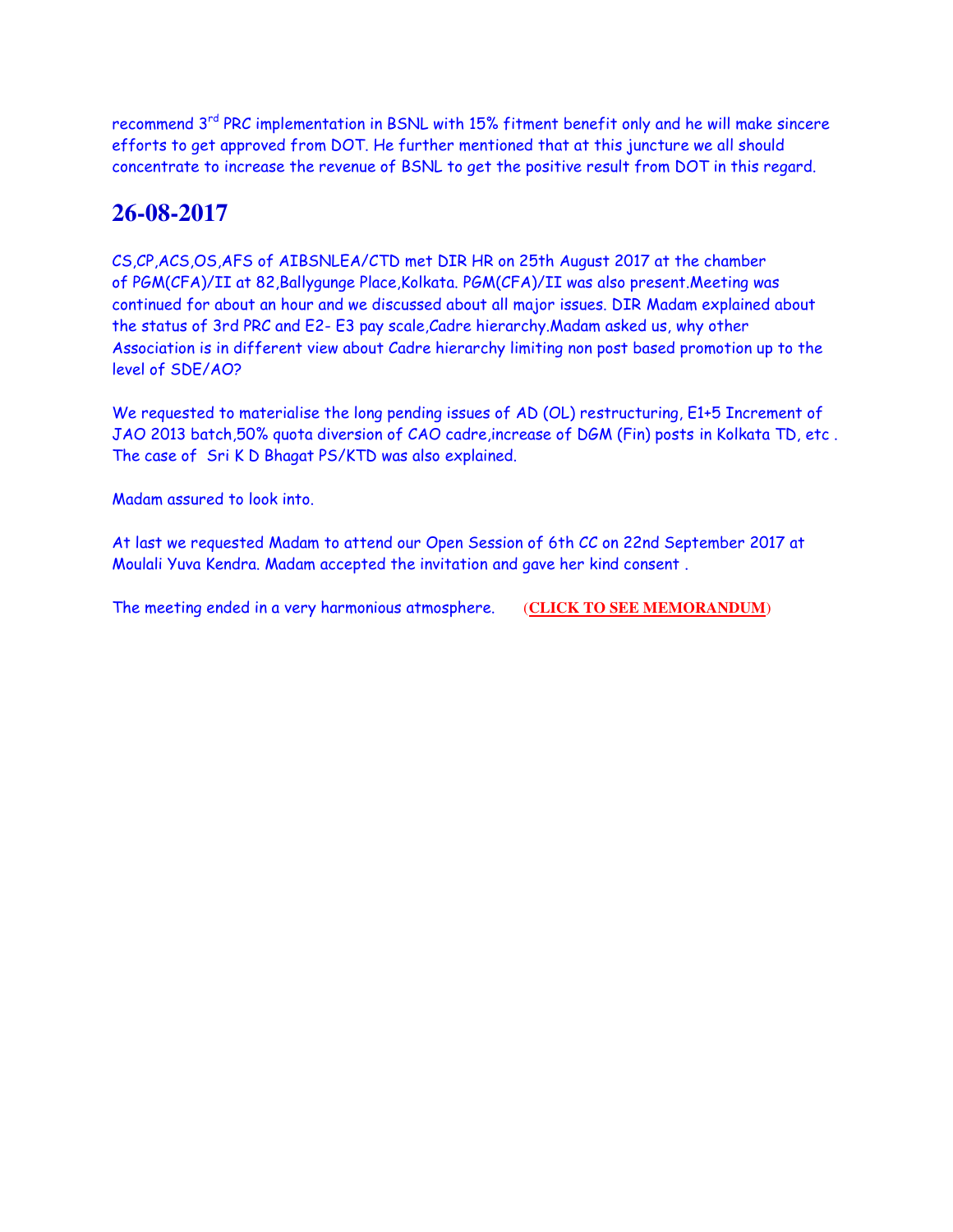

Hon'ble CAT Jaipur stayed DoT Order dated 05.07.2017: Com. Karan Singh, Advisor (North), CHQ, AIBSNLEA along with 27 applicants filed case in the Hon'ble CAT Jaipur & Hon'ble High Court, Jaipur against the DoT Order dated 05.07.2017 regarding withdrawal of additional increment benefit on promotion in the same pay scale under EPP.

The case was heard on 24.08.2017 & Hon'ble CAT Jaipur has granted stay order on re-fixation of pay & recoveries as per above said order «<< Click here for order copy>>>. This case was filed by Com. Karan Singh, Advisor (North), CHQ AIBSNLEA in consultation with AIBSNLEA CHQ New Delhi. Out of 28 applicants; 24 applicants are the members of AIBSNLEA and remaining 4 other applicants wherein one applicant was CS SNE\ Raj. Circle, who retired on  $31<sup>st</sup>$  July, 2017.

Simultaneously, AIBSNLEA CHQ has also filled the court case in the Hon'ble PB CAT New Delhi against the DoT Order dated 05.07.2017 regarding withdrawal of additional increment benefit on promotion in the same pay scale under EPP. The case came for hearing in the Hon'ble PB CAT, New Delhi on 24<sup>th</sup> Aug., 2017 but the advocate DoT mentioned to postpone the hearing in view of delay in submitting reply/rejoinder.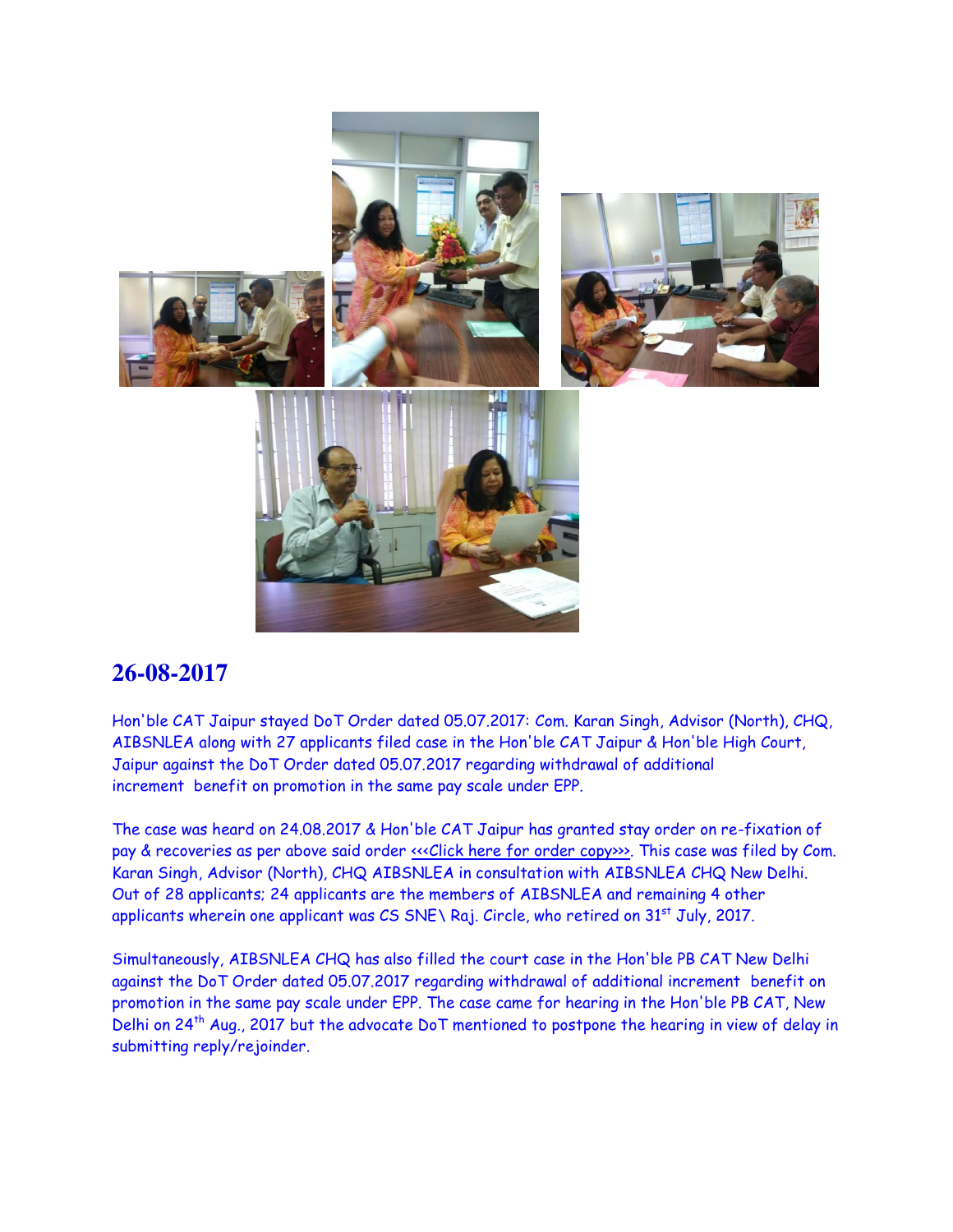Accordingly, Hon'ble PB CAT has posted the case for hearing on 21<sup>st</sup>, Sept., 2017. Sincere efforts for withdrawal of DoT letter dt. 05.07.2017 are being made by AIBSNLEA.

# **26-08-2017**

**TRANSFER OF GS TO HIS HOME TOWN PRIOR TO HIS RETIREMENT:** As discussed and decided in CWC Meet Trivandrum, BSNL CO has issued the transfer order of GS to Rajasthan Telecom Circle office, Jaipur to his home town. Accordingly GS may take release by mid of Sept., 2017 and join Jaipur Circle Office to complete the pre retirement formalities from his home town. CWC has permitted GS for this transfer to avoid tackling any future hustle on pension and pensionary benefits from his home town.

GS will continue to discharge his responsibility from CHQ by taking his personal leave till his retirement. After retirement also, till next AIC, he will be available at CHQ as usual.

# **26-08-2017**

Vindictive attitude of BSNL Management: BSNL Management continuing its vindictive actions against the General Secretaries of Executives Associations for organizing organizational actions. Initially in the month of Jan., 2017, BSNL Management issued Memorandum (SHOW CAUSE Notice) to the General Secretaries of AIBSNLEA, AIGETOA & AITEEA for organizing two days dharna on 27<sup>th</sup> & 28<sup>th</sup>Dec., 2016 under the banner of United Forum of BSNL Executives Associations.

Later on, in the month of May, 2017, the GS of AIGETOA & now in August, 2017, the GS SNEA have been served major penalty charge sheet for organizing Trade Union Activities in the month of April, 2017, May, 2017 & July, 2017 as understood from BSNLEU CHQ Website. AIBSNLEA strongly condemns such vindictive actions.

# **24-08-2017**

**Misleading reporting by SNEA on CPSU Cadre hierarchy:-**

**SNEA on its CHQ website has put some misleading information regarding their negotiation with Management on CPSU Cadre hierarchy. The fact remains that in the earlier updates of SNEA in its CHQ Website it never mentioned about its stand on CPSU Cadre hierarchy and discussions held with PGM (Pers.). SNEA always mentioned that CPSU Cadre hierarchy is being implemented with the efforts of them. The fact remains that PGM (Pers.) had several rounds of meeting with SNEA before preparing the draft proposal of CPSU hierarchy which he presented to CMD BSNL in the presence of Director (HR) after the consent given by SNEA wherein PGM (Pers.) pleaded non-post based time bound promotions up to SDE/AO level only and post based promotions DE/CAO onwards. This was not agreed by CMD BSNL and Director (HR) and they directed PGM (Pers.) to modify the proposal to provide non-post based time bound promotions up to DE/CAO grade and post based promotions from DGM and onwards grade. This fact was confirmed by PGM (Pers.) and Director (HR) to AIBSNLEA in the recent informal meetings. AIBSNLEA stand was always to implement CPSU Cadre hierarchy as per the Khan Committee recommendation only. Now seeing the developments and the stand taken by CMD BSNL and Director (HR) on CPSU cadre hierarchy, SNEA is changing its stand. However, it is good that good sins has prevailed to them.**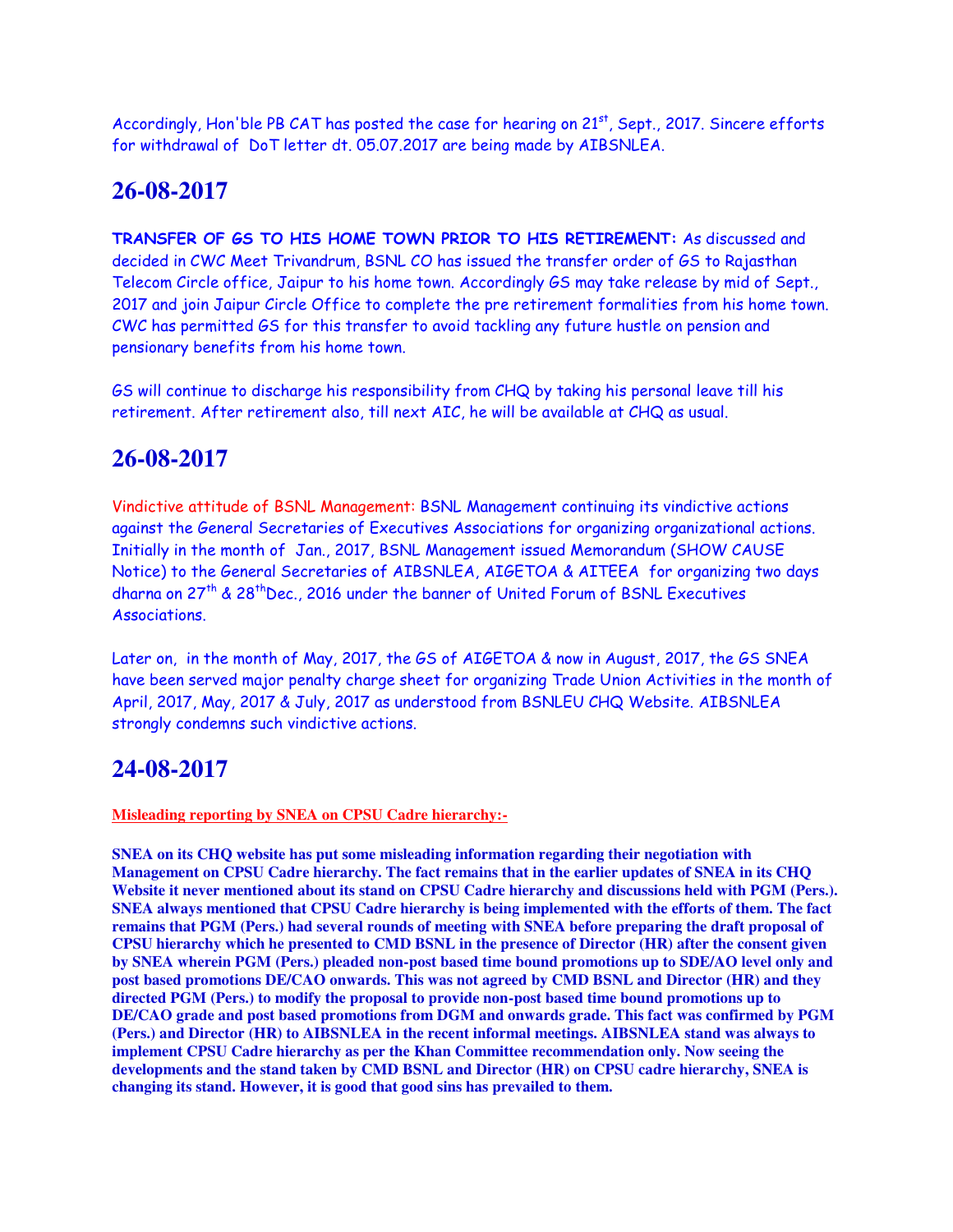### **Status on JTO to SDE CPC:**

As per information gathered from the Pers. Cell of BSNL Corporate Office regarding CPC for promotion from JTO to SDE under seniority quota VCs are pending from following Circle: A&N, BBNW, CHTD, CTD, GMM (Bhopal), GMP (Bhopal), ITPC, NCNGN, NE-II, NETF, PB, STR, TN and BRBRAITT whereas, VCs are pending from A&N, NETF, BRBRITT, GMM (Bhopal), GMP (Bhopal), STR and TN circles in case of JTO to SDE LDCE quota promotions.

All the Circle Secretaries of the concern circles are requested to ensure early sending of the desired VCs immediately to BSNL Corporate Office.

## **23-08-2017**

CS,President,OS,ACSs attended a GB meeting at 8 Hare Street Club Room organised by AIBSNLEA/TB Branch on 22-08-2017.Branch President Com.Susmita Nag presided over the meeting.BS Com.Prasanta Mukherjee conducted the meeting.The hall was packed up.Introductory speech was delivered by President then CS appraised the members about the latest organisational position & proceedings of CWC at Trivendrum.Members took part in an interactive session with the CS.At last all the members resolved to make our 6th CC successful & strengthen AIBSNLEA/CTD as this is only truthful organisation of all executives.

## **23-08-2017**

On 22-08-2017.AIBSNLEA/CTD North Branch members met DGM(NWO)/BKP to discuss development of the area. ACS,OS, BS/North and other executive members of the branch were present in the meeting.Different problems were discussed as below:

1.Problems of infrastructure including ACs,Lighting & battery back-up in different RLUs for smooth & fault free service.

2.Shortage & requisition of Executives & non-executives in different section of the area for proper functioning of the units. Specially posting of DE in BRS exch & AO in BKP area very badly needed.

3.Rationalisation & rotation of executives within the area for the interest of service.

4.Shortage of materials specially 5/10 pr cables in the area.

5.Organisation of road shows/melas by marketing section primarily.If required the respective field unit will assist.Sole responsibility of these should not be on the field executives. Because,fault restoration & NPC provision work may be hampered.

DGM appreciated our constructive views & assured to take steps in this regard.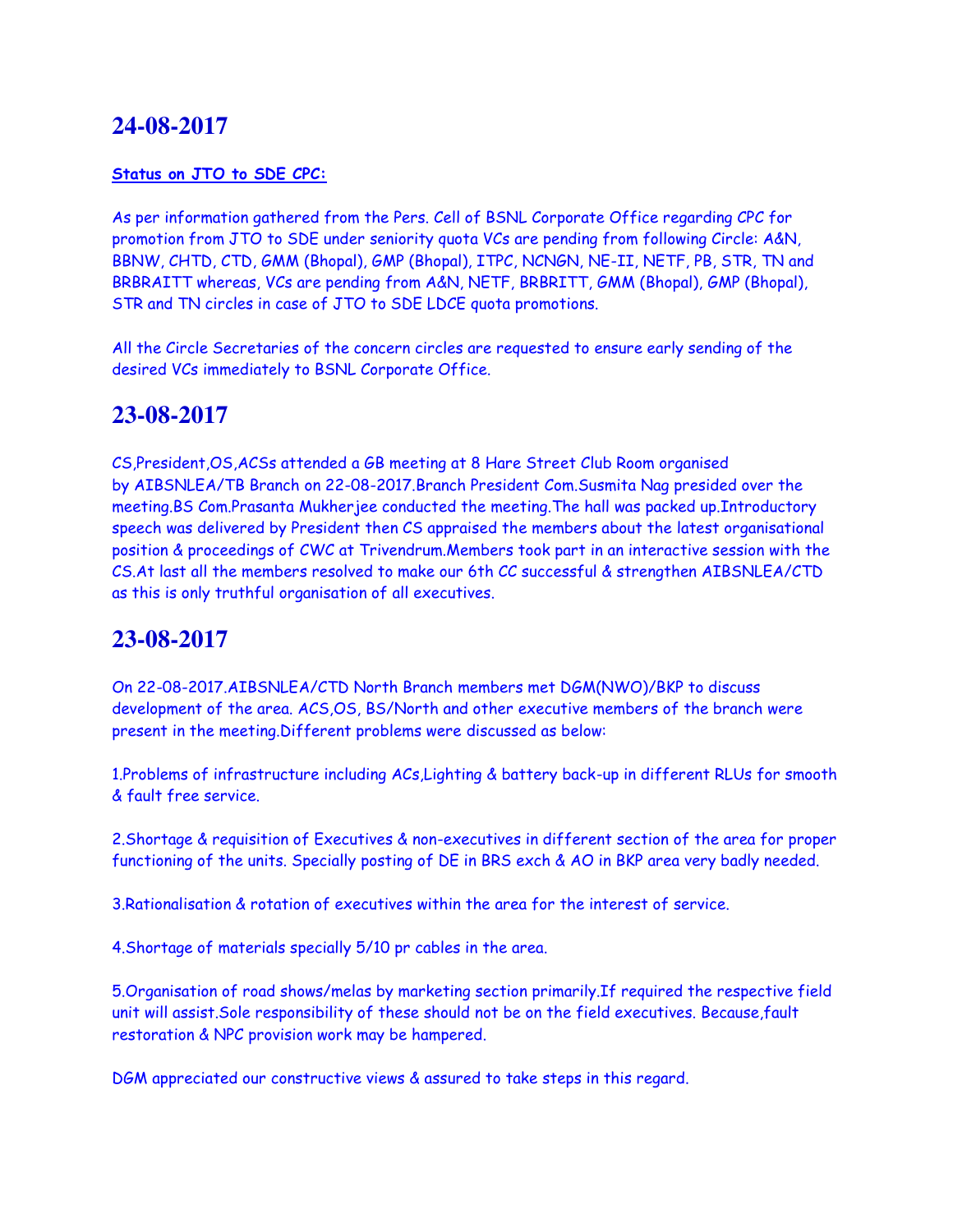#### **Need of united struggles for the settlement of wage revision:**

GS replies **Shri P. Abhimanyu,** General Secretary, BSNL Employees Union, CHQ in reference to his letter number **BSNLEU/103 (Forum) dated 10.08.2017 on the subject the need of united struggles for the settlement of wage revision. While appreciating his feelings** that the wage revision of BSNL employees is must GS has categorically mentioned that DoT and Government should give a special consideration to dispense the affordability clause of 3<sup>rd</sup> PRC with reference to BSNL as it is discharging certain important responsibilities on behalf of the Govt. of India by implementing NOFN successfully, NFS and LWE projects assigned to BSNL. BSNL also provides reliable telecom services to customers during natural calamities in the country on priority without getting any extra financial support from the government. BSNL also governs the tariffs in telecom sector and ensure telecom services on affordable rates to the customers.

At present CMD BSNL along with complete BSNL Board is making its sincere and honest efforts for the implementation of 3<sup>rd</sup> PRC report in BSNL. Hon'ble MoSC (I/C) is also of the same view and making efforts to get the Govt. approval for dispension of the said affordability clause of 3<sup>rd</sup> PRC report for BSNL. In this connection as per our discussions held with CMD BSNL on 09.08.2017, an internal committee of BSNL officers has been constituted to explore the modalities for  $3<sup>rd</sup>$  PRC implementation in BSNL with 15% fitment benefit. The committee meeting is over and the report is being submitted shortly which will be placed before the Management committee of BSNL and thereafter to the BSNL Board for approval. As assured by CMD BSNL after the approval of BSNL Board, he will take up the matter in DoT for its approval and issuance of Presidential Directives.

In our opinion, we should closely monitor all these developments and in case we find any difficulty at any level in this regard then immediately we all BSNL Unions and Associations should discuss and decide the strategy to impress upon the DoT / Govt. for 3<sup>rd</sup> PRC implementation in BSNL through our decisive struggle. We assure our fullest participation in the struggle, if need be.

#### [<<<Click here for the letter>>>](http://www.aibsnleachq.in/BSNLEU.PDF)

### **18-08-2017**

### Constitution of a Committee to explore the modalities for implementation of revision of pay under 3rd PRC:

BSNL Corporate Office issues orders regarding constitution of a committee to explore the modalities for implementation of revision of pay under 3rd PRC. As per the suggestion given by the Comrade GS, AIBSNLEA in the core committee of BSNL Unions and Associations with CMD, BSNL held on 09.08.2017 for constitution of a committee to explore the modalities for implementation of revision of pay under 3rd PRC. CMD BSNL constituted the committee immediately and the committee meeting was held yesterday wherein the committee has recommended 3rd PRC implementation in BSNL with 15% fitment benefits for its executives. The committee report will be discussed in the next week in BSNL Management Committee and thereafter in BSNL Board. After the approval of BSNL Board, it will be sent to DoT for consideration and issuance of presidential directives. [<<<Click here for the order for constitution of](http://www.aibsnleachq.in/BSNL%20CO.PDF)  [committee>>>](http://www.aibsnleachq.in/BSNL%20CO.PDF)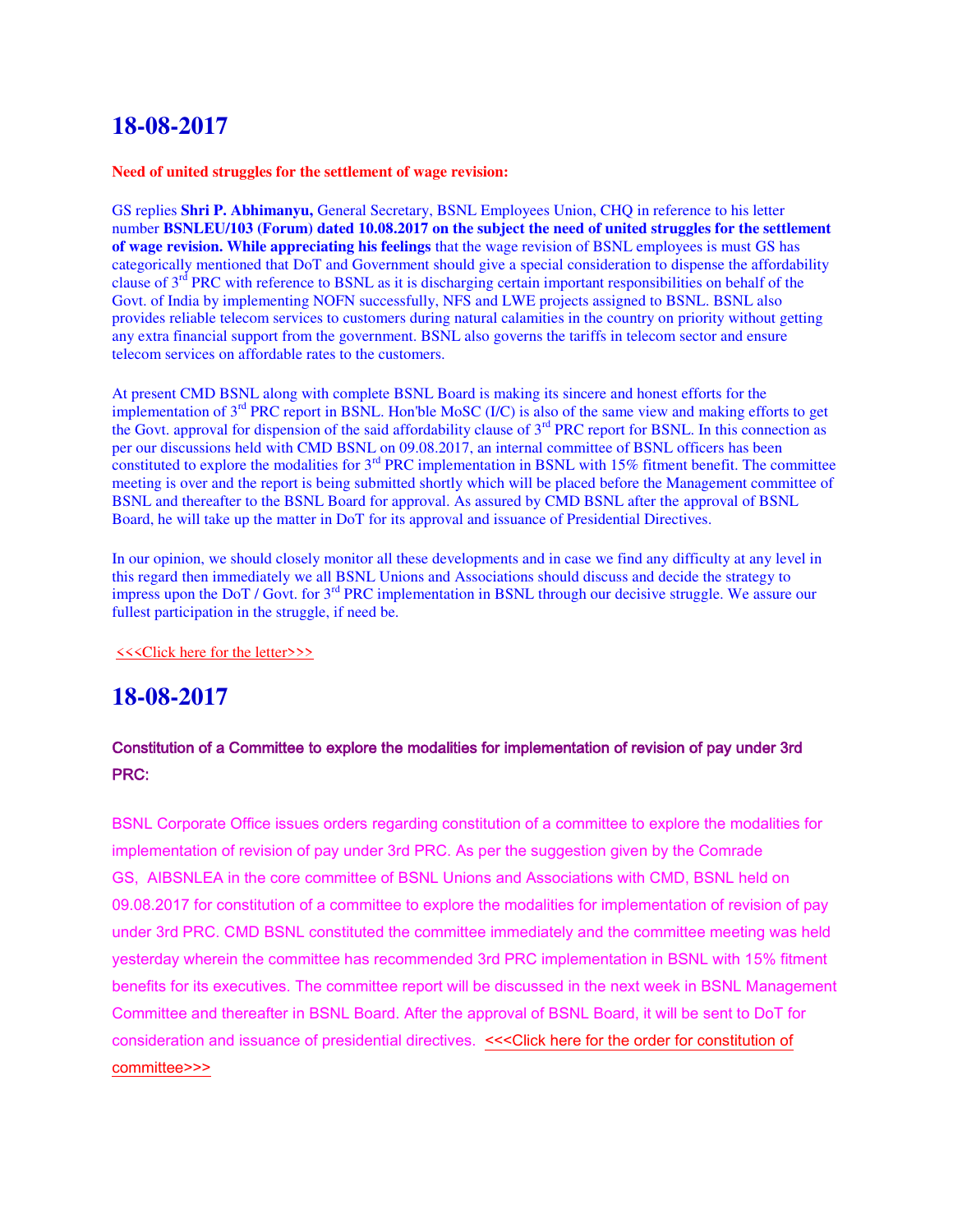CS,President & OS met GM(HR) for several request transfer & Rule-8 cases.We expressed our serious about the inordinate delay in settling the cases despite of word given by the authority.We also demanded immediate settlement to avoid **trade union action** in this regard.

## **17-08-2017**

### **At CWC Trivendrum CS/CTD raised the following points during his deliberation:**

1.AD(OL) restructuring Case is to be resolved in a time bound manner.

2.E1+5 increment cases for JAOs to be settled at the earliest.

3.50% quota diversion in CAO cadre as done in DE Cadre.

4.Personal case of Shri K D Bhagat for additional chance to appear in EPP.

5.Sanction of more DGM(F) post for CTD at per with WBTD or CHTD. It should be raised to 18 as per norms.At present in CTD there are only 7 posts.

6.Payment for JCL again became irregular & inadequate after enhancement of Wages 40% w e f 19- 01-2017 as per direction of RLC.As a result Labour unrest is there,our members are being harassed & as a result of it mandays are lost.Work is being hampered.

7.EB section of CTD did well & got appreciation in all India level by BSNL CO.

8.Due to recent change in CDA Rule Associations are being barred from printing suvenier and collectig advertisement.Clarification is needed in this matter.

**President demanded that immunity from transfer should be granted to President port folio,in this regard resolution was moved and accepted unanimously in Faridabad CWC but no action has been taken so far.It should be resolved.**

**ACS proposed that in the Diary 2018 list and contact person's telephone/fax for bookingrised that AD(OL) & E1+5 case are at the final stage.**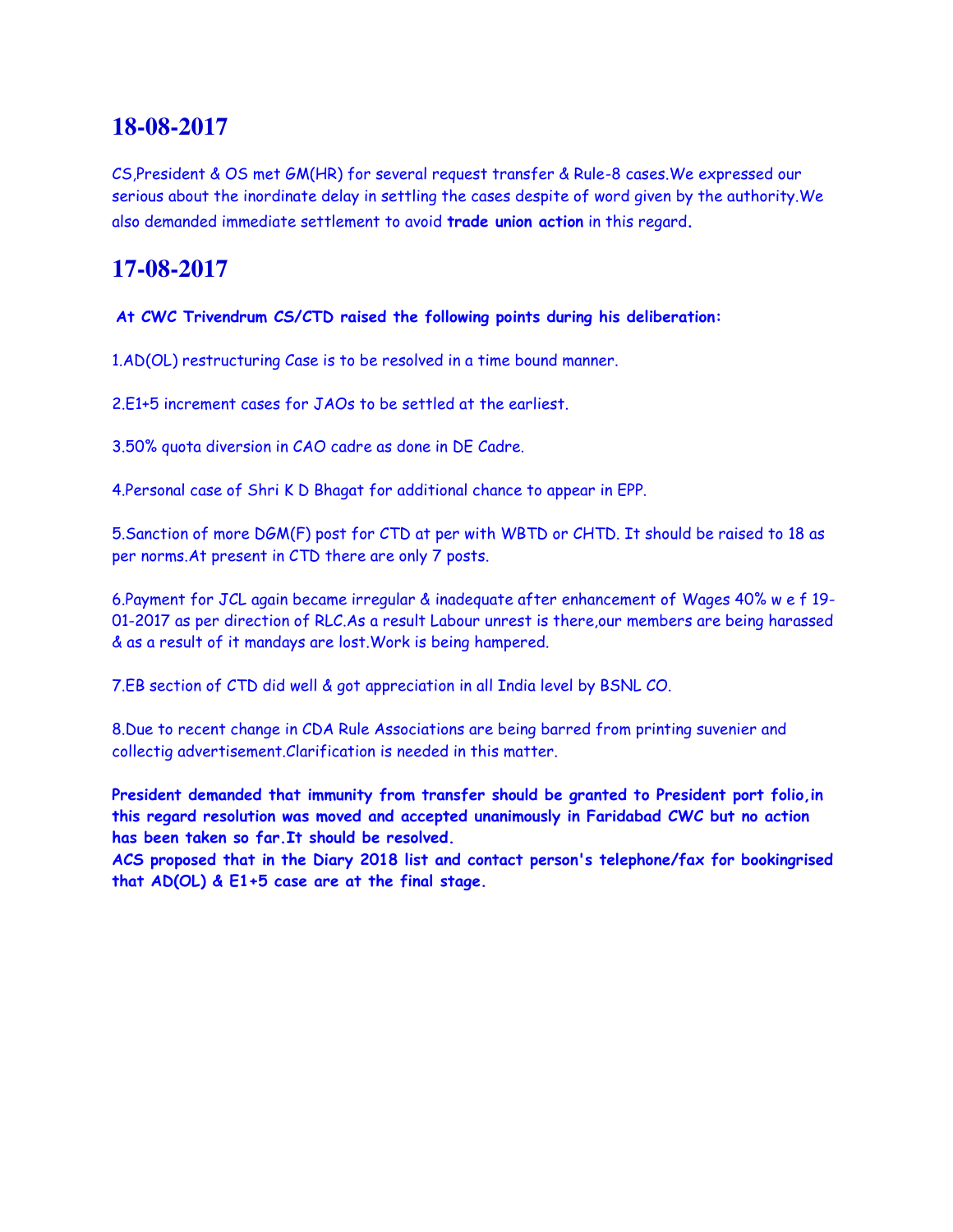

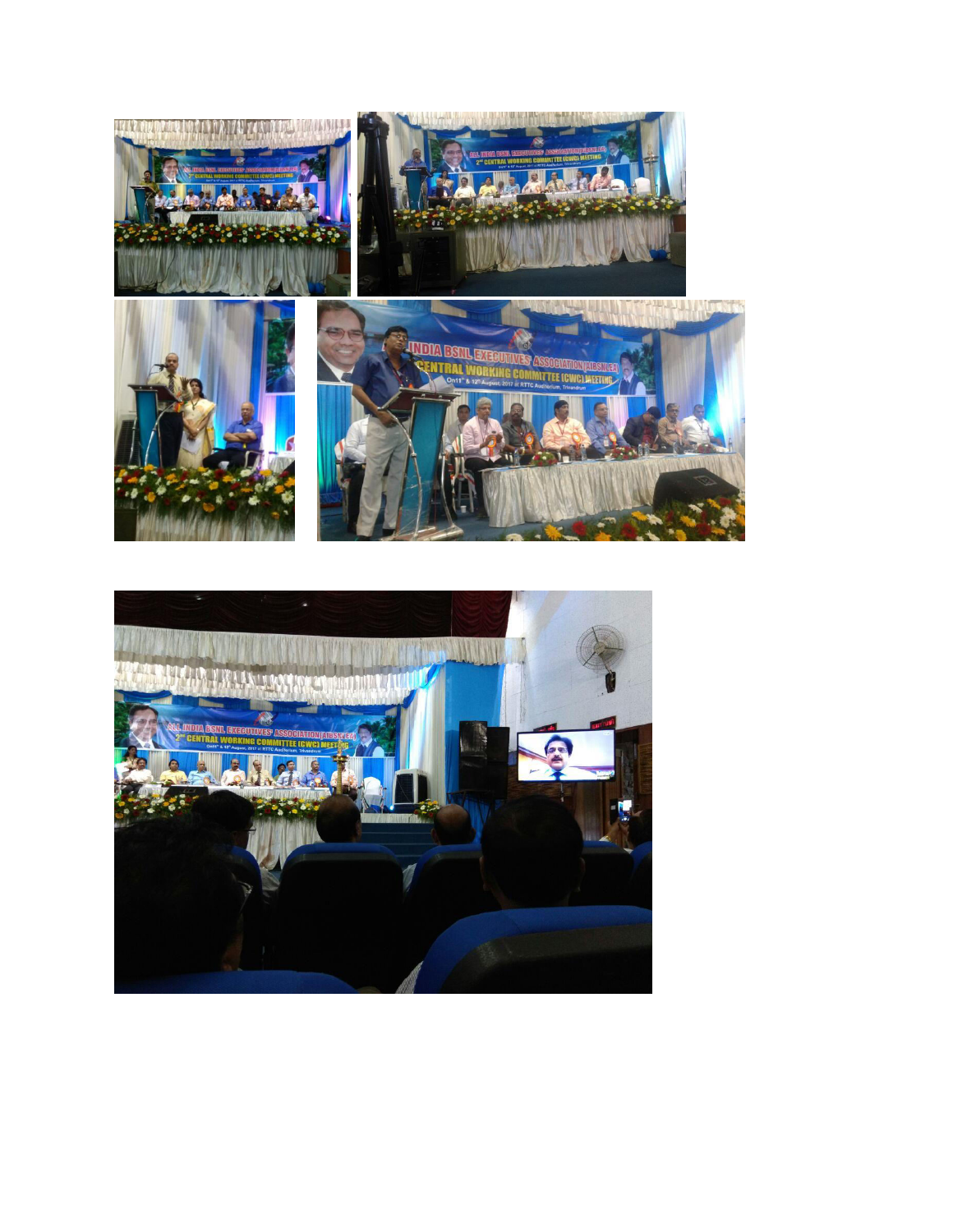### Address by Shri Anupam Srivastava Ji on 11.08.2017 to the CWC meet of AIBSNLEA:

**Complete video recording of the address by Shri Anupam** Srivastava **Ji, CMD BSNL to the Open Session of CWC meet of AIBSNLEA through video conferencing is available at our Kerala Circle website** [<<<Click](http://www.aibsnleakerala.in/)  [here for Kerala Circle website>>>](http://www.aibsnleakerala.in/)

## **15-08-2017**

### **REPORT OF 2nd CWC At TRIVENDRUM ,Kerala**

CS ,ACS & Presidentb of Kolkta Circle attended the CWC meet on behalf of AIBSNLEA,CTD.Our Senior Leader Com.Amit Gupta also attended as Consultant to CHQ.

#### **11.08.2017:**

Central Working Committee meeting of AIBSNLEA:

Central Working Committee meeting of AIBSNLEA commenced at BSNL RTTC campus at Trivandrum as per schedule with hoisting of AIBSNLEA flag amidst slogans "AIBSNLEA Zindabad"

After opening remarks of CHQ President, Host Circle Secretary Comrade V. Shahji delivered welcome address.

One minute silence was observed in the memory of departed comrades.

Thereafter self introduction was given by all the participants. Minutes of the 1st CWC Faridabad was approved. Circle Secretaries present in the CWC plac ed their report on the organizational activities in their circle.

The session continued after lunch break.

The session started after the lunch break. Remaining Circle Secretaries placed their report before the house.

**Central Working Committee meeting of AIBSNLEA - OPEN SESSION**

**The Open Session of the CWC meet was started as schedule with the august presence of Dr. P.T. Mathew, CGMT Kerala Circle as the Chief Guest and Shri A.M. Gupta, GM (SR), BSNL CO, Shri Ashutosh Gupta, GM (Restructuring), BSNL CO New Delhi, Shri S. Jyothi Shankar, GM (EB/S&M), Kerala Circle, Shri SS Thampi, PGMTD, BSNL, Trivandrum, Shri K.K. Vel, PGM (Finance), Kerala Circle, Shri Amit Gupta, AGS, AIRBSNLEWA CHQ, Shri Manoj Singh, GS AITEEA as the special guests of the function.**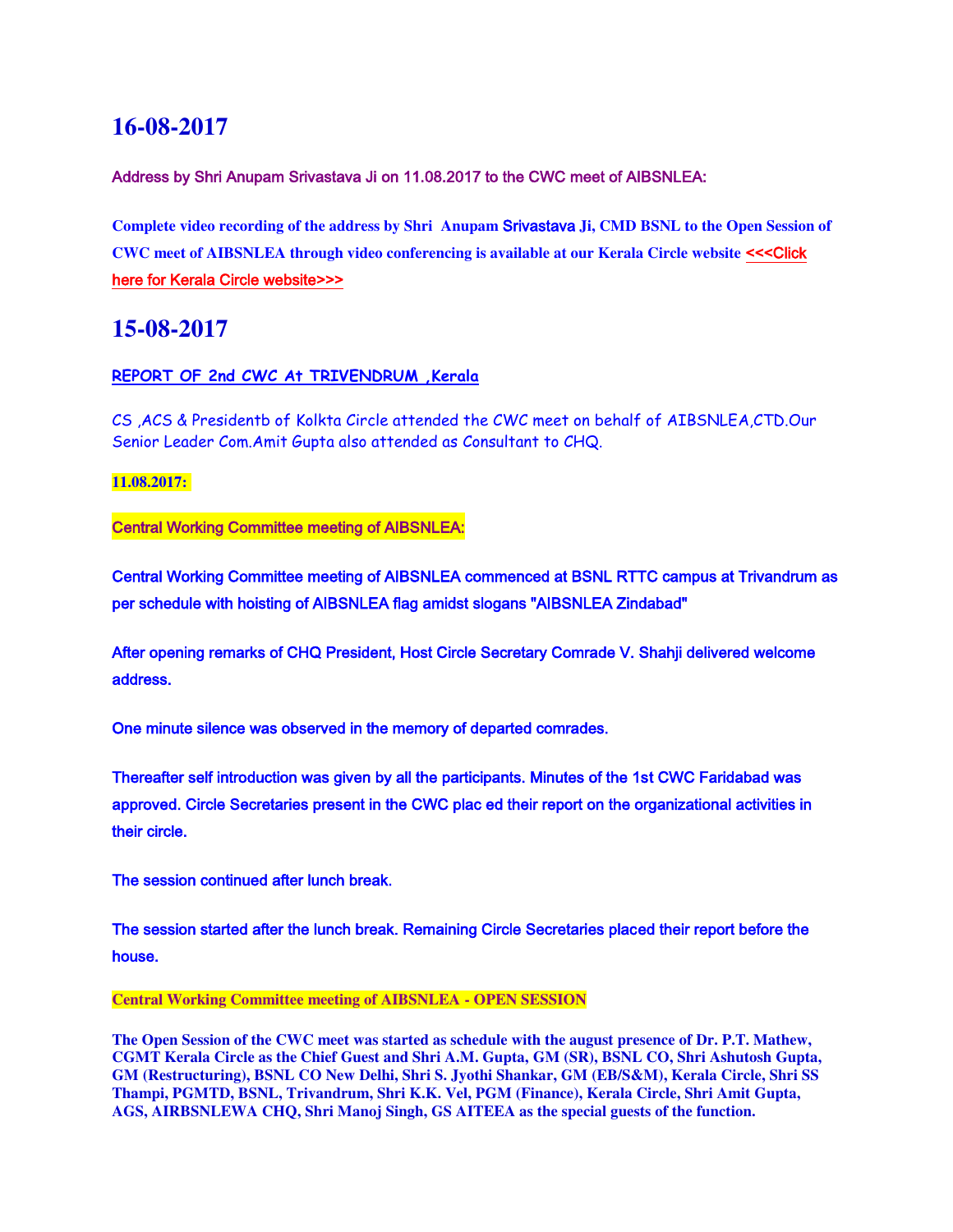**All the dignitaries on the dais were welcomed and felicitated.**

**Open Session was inaugurated by lightening of traditional lamp after a devotional song of Ganesha Vandanam.**

**Com. V. Shaji, Circle Secretary, AIBSNLEA, Kerala : Welcomed the Chief Guest, Guest of Honours, special invitees and all the other dignitaries on the dais and all the CWC members, Circle Presidents, Circle Secretaries and all the members present. All the dignitaries on dais were felicitated by presenting Bouquets. Com. Shaji in his welcome mentioned that the CWC is being held at a crucial juncture and AIBSNLEA and its members are confident to achieve the targets assigned by the CMD and will make BSNL as number one operator. He mentioned that under the leadership of Dr. P T Mathew, CGMT Kerala Circle will reach its height.** 

**Com. S Sivakumar, President, AIBSNLEA CHQ: in his welcome address mentioned that the CWC is being held at the time when BSNL staff is facing the challenge of 3rd PRC implementation. He mentioned that after the demonetization and entry by Reliance Jio, the revenue of BSNL is coming down day by day. He appreciated the Kerala Circle management and comrades for its achievement of profit. He has also mentioned about various methods adopted by BSNL in increasing the revenue. BSNL is providing the service to the nation on behalf of the Govt. and hence, Govt. is bound to take care of the BSNL requirements. He has also briefed about the actions taken by the Association and BSNL management towards the 3rd PRC implementation. He also demanded that the AIBSNLEA office bearers should be extended with 20 days special leave as per the provisions of the DoP & T and DoT guidelines on the subject. On behalf of the association, he has assured the BSNL management to extend full support and co-operation in increasing the revenue.** 

**Dr. P T Mathew, CGMT, BSNL, Kerala Circle, Hon. Chief Guest: in his address has mentioned that the AIBSNLEA has great leaders and with the approach of AIBSNLEA BSNL Kerala will grow much more. Kerala BSNL circle has achieved more and more profit year by year with 23% profit in the last year. You have the right to work and the result will automatically come. He made the example of Geeta Advise by Lord Krishna to Arjun in the Mahabharatha. "No" is not there in the dictionary of Kerala BSNL. He mention that Bill Gate the richest person to provide the internet and broadband connection to each and every house is the long term vision of Kerala. To provide broadband connection to each and every landline customer is the short term vision. The work towards the same has already started and this is the secret of success of Kerala. In the mobile sector, each and every person is provided with GSM connection with a 10% growth in the last year. The target is to give 10 connections per employee in a month which can increase the revenue. Going to the institution, giving power point presentation with details of plans and by the efforts of 30 people, 1400 connections were provided to an institute within 3-4 hours of time. He remembered the words of Mother Teressa. "what I cannot do, you can do and what you can't do I can do, but when we do together everything can be done". He has also mentioned above various actions and methods adopted to capture the market and increase the growth of connections. He mentioned that the age is not a bar for each one of us and stated the example of Shri E Sreedharan Metro Men at the age of 85. It is only the mind set and the excellence is the continuous process and not an accident. The goal is making the BSNL profitable and with the commitment, we can achieve the same and wished the conference a grand success.** 

**Com. Prahlad Rai, GS AIBSNLEA in his address mentioned that Kerala Circle is the most profit making circle of BSNL and congratulated the entire team of executives and non- executives of Kerala circle of BSNL. He on his personal behalf and on behalf of the AIBSNLEA has expressed his appreciation for the achievement and commitment. The network coverage and data communication is excellent, where there is not even a single call drop. He mentioned that when Kerala Circle can achieve such huge profit with quality of service, all other circles can also definitely achieve the profit and efforts are to be taken with commitment like Kerala comrades. He also briefed about the formation of the AIBSNLEA, its achievements for the last so-many years. The rolls played by the AIBSNLEA in the financial viability of BSNL. [<<<Click here for the](http://www.aibsnleachq.in/5.pdf)  [Key Note Address by GS>>>>](http://www.aibsnleachq.in/5.pdf)**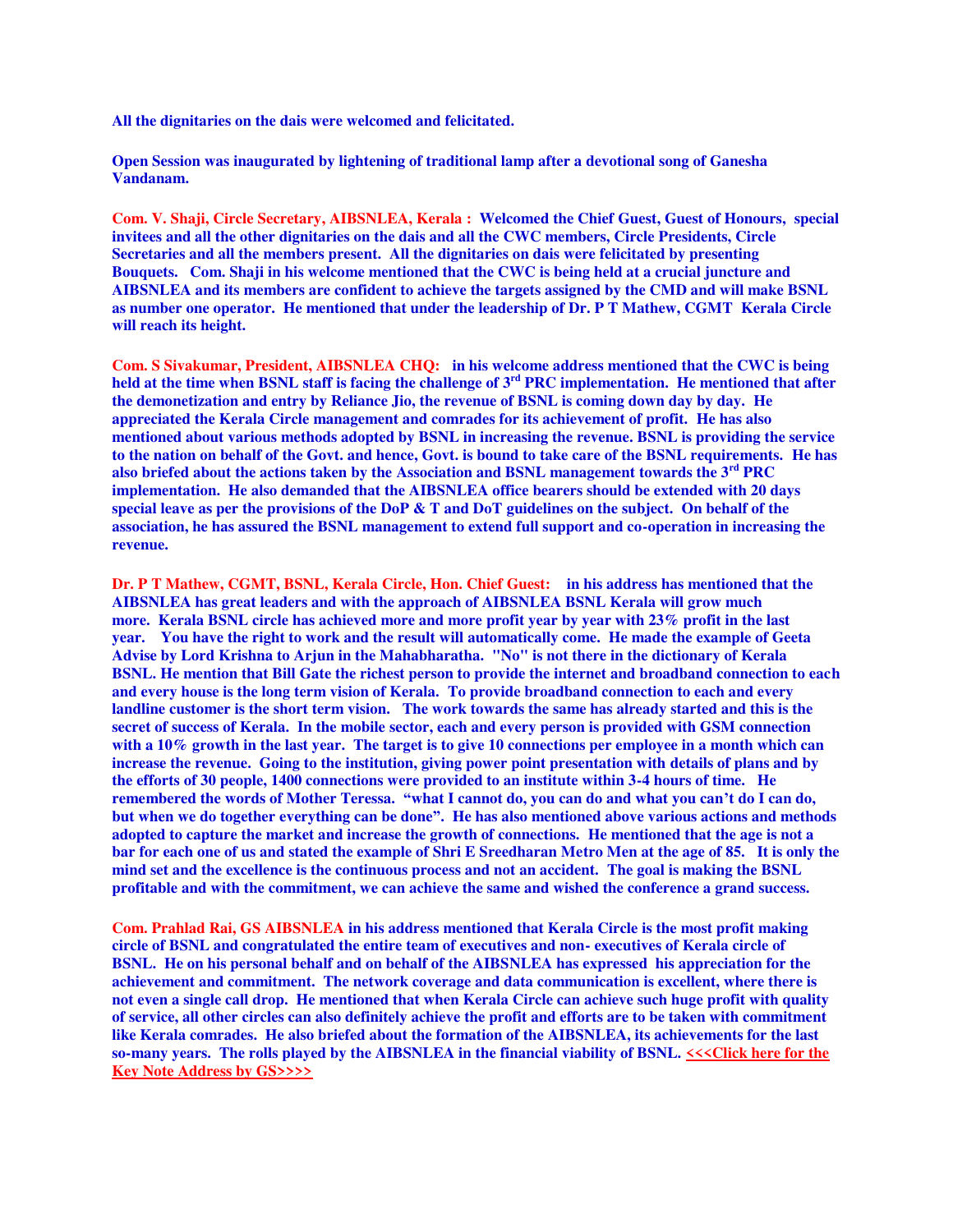**Shri Anupam Srivastava, CMD, BSNL (through Video Conference) thanked he mentioned that the strength of the BSNL is the executives and non-executives. There are positive signs of improvement. BSNL was number 1 once and due to various reasons, its positions had come down. All the new technologies like NOFN, etc is helping BSNL to improve. All of you are making party of the organization and be a part of the BSNL revival. With such a aggressive market and competition, the market share of BSNL as gone up. He also told that the revenue from operation has been increased. Please stay together and work hard to increase the revenue of BSNL. There are virtual turn around going on in the organization. He congratulated the profit making circles, like Kerala, Maharashtra and Odissa, etc. He mentioned that the journey has to be continue and the responsibility shown by the AIBSNLEA in reviving the BSNL is commendable and appreciable. As regards 3rd PRC, we are working together and the Hon. MoC is also in favour of the BSNL and implement the 3rd PRC. He also stated that the Hon. MoC is of the opinion that the efforts and hard work should continue and ensure that the turn around continue. He mentioned that BSNL should get 3rd PRC and urged every one to take the responsibility of the journey. He also mentioned that GST implementation has also taken place and all the processed needs to be made accordingly to take care of the GST. He also mentioned that Finance wing of Corporate office in consultation with Circle IFA, the cash flow problems will be resolved and the problem will be eased out. He mentioned that this is the time to remain unite and make the BSNL over above every and continue to process of revival. He thanked everyone and expected that the gathering will take many decisions which will benefit in the turn around of BSNL. He mentioned that he missed the mammoth gathering and apologized for not making it personally to attend the session due to his busy schedule and appointment with various Ministers. [<<<Click here for the Address of CMD, BSNL>>>>](http://www.aibsnleachq.in/Soeech%20of%20CMD%20AIBSNLEA%20CHQ.mp3)**

**Com. Amit Gupta, AGS, AIRBSNLEWA: He mentioned that as on today, there are around 2 lakh pensions those who retired after formation of BSNL. The pension for the pensioners are paid by the DoT, whereas the medical facilities are given by the BSNL. There are no one to help the issues of pensions, there is no one to listen to their problems. When people talk about 3rd PRC, there are many pensioners who has so far not got the 2nd PRC benefit, 78.2 % fitment, etc. There are no records, in Kerala alone more than 3000 cases are pending. He mentioned that as per the information received from DoT under RTI, the pension revision of DoT pensioners will be done only if BSNL employees get 3rd PRC benefit. He personally requested the GM (SR), to take care of the Pensioners' issue.**

**Com. Manoj Singh, G.S. AITEEA, CHQ: The motivation in joining the BSNL is pay and promotion. The extended pay scale issue is pending for many years which is related to 2nd PRC, till the time when we expect the implementation of 3rd PRC. It is quite surprising that for one cadre there are three different pay scales. He mentioned that through the Kerala circle has achieved best services, it is not the case in other parts of the country. He mentioned about various HR issues pending for more than so many years. He mentioned that the concern of the management towards the 3rd PRC is appreciable. He said that JTO to SDE seniority quota promotions should be made immediately considering current vacancies.** 

**Dr. Jyothi Shankar, GM (EB/S&M CM), BSNL, Trivandrum, Guest of Honour: He has mentioned about the areas where he has worked and during his tenure in Trivandrum, it was awarded as the best Telecom. District. He mentioned about the activities of Kerala Circle, which is instrumental in earning profit. He mentioned that he expects the leadership of AIBSNLEA and AITEEA should ensure that a situation is created in BSNL that employees are benefitted with 3rd PRC.**

**Shri S S Thampi, PGMTD, Guest of Honour: He mentioned that the 3rd PRC is the burning issue for each and every one of you and is confident that the leadership of the Association will take its efforts. He mentioned that as officers, there are limitations and associations and unions are having freedom. He requested to address the route cause of the problem. He suggested to convince the political masters which will help every one of us to get the 3rd PRC. He mentioned about various methods which can be adopted in marketing and increasing the profit.** 

**Shri Ashuthosh Gupta, GM (Restructuring), BSNL Corporate Office, Guest of Honour: in his speech mentioned that the HR plan is in the final stage and the approval of the BSNL board is awaited. As regards the issue of amendment of CDA rules, he has mentioned that there is a provision to review the performance after attaining the age of 55 which is available in CDA rule and made applicable in all the Govt.**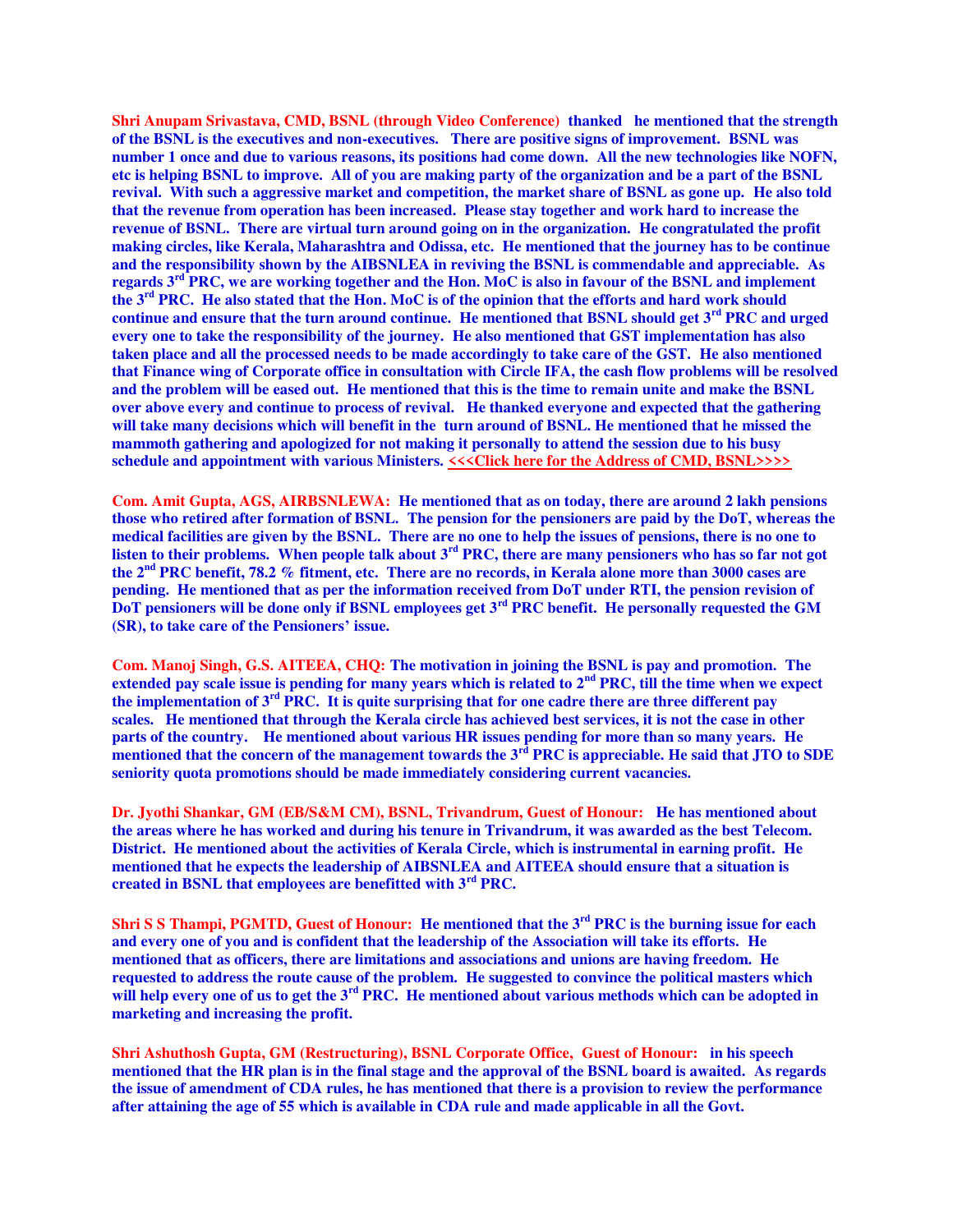**Departments. Hence, the same is being implemented in all the PSUs and hence, the same is incorporated in the CDA rules. There are clear cut guidelines from the Govt to implement the clause in all the PSUs and there are also clear cut guidelines in the case of making the issue applicable and the issue has to be approved by the Director (HR) and the possibility of mis-use of the clause is rare. He also mentioned that as per the guidelines from Govt., the succession plan is being implemented only in the case of CGMs. As regards the issue of introduction of collection of donation clause in the CDA, the matter will be reviewed and will be reverted back to the CHQ of AIBSNLEA. As regards the re-structuring of Civil / Electrical, it was mentioned that the post is abolished at the bottom level, so that existing employees gets the promotion to higher posts against the vacancy aroused out of retirement. He mentioned that the AIBSNLEA is lucky to have the leader like Com Prahlad Rai. AIBSNLEA not only achieve the goal of its members, but works for the over all benefit of the organization BSNL. He mentioned that the CWC is being held at the right time and the issue of 3rd PRC, etc. He has congratulated the organisors of the Function.** 

**Shri K K Vel, PGM (F), BSNL, Kerala Circle Guest of Honour mentioned in his speech, if we are able to hold together, we will be able to regain the customer and improve the cash flow. With the operations alone we are not going to improve the revenue. Analyse the landline and broadband customer, increase the EB and maintain the quality of service. If we able to give the service satisfaction, the customers will in turn will give the revenue what is the need of BSNL. He assured that the pending medical and pensioners cases will be scruitinised and settled. Every one of us know what is happening and no one can teach anyone. If we maintain the integrity, the organization will perish.**

**Shri A M Gupta, GM (SR), BSNL Corporate Office, Guest of Honour He thanked the AIBSNLEA for inviting him and ensuring his presence in the meeting. He mentioned that the meeting is being held at a crucial juncture and BSNL management is eager to know the outcome of the meeting. We have to find out the solution for 3rd PRC. He also stated that the two days discussion is important not only for the association it is for the BSNL management also. He mentioned that CMD never miss the opportunity to attend the meeting and address the gathering. But due to his constraint he could not attend the session in person and hence he addressed through video conferencing. BSNL management has already submitted resources management plan to the DoT for implementation of 3rd PRC. He also mentioned that Director (HR) was also keen to attend and address the session, but could not make it due to the important assignment. He has conveyed and read out the message of the Director (HR). Through her message he has conveyed that to implement the 3rd PRC, efforts are taken by the management under the leadership of CMD and requested every one to come together forgetting the difference and support the BSNL. He mentioned that the efforts of the GS Com. Prahlad Rai in pursuing the 3rd PRC with various levels and ministers are commendable and due to his efforts, the BSNL management were called by the MoC and the entire BSNL Broad has explained the details to the MoC. While some associations creates the doubts in the minds and making fear amongst the members, the approach of Com. Prahlad Rai is in fully in positive direction and thanked Com. Rai in understanding the situation and being in support of the BSNL management. BSNL management has already explained the source of income to meet the financial burden of BSNL on implementation of 3rd PRC to the Secretary Telecom. The case of payment of pension contribution on the maximum has already been taken up and the amount paid will be received back for which the file is in process with positive remark from all the points. He assured that implementation of 2nd PRC to the pensioners before the implementation of 3 rd PRC. He also mentioned that the revision of pension of the pensioners is not connected with the profit and loss of the BSNL. He assured that he will take up the issue with DoT. As regards the special casual leave to the office bearers of AIBSNLEA, there is a provision in the guidelines of DoP&T and DoT, whereas by oversight or due to other reasons, provision has not been made in the MV. He assured that fair treatment will be given to both the association. The issue of Pension contribution of BSNL recruitees, additional 2% is under process and very shortly a favourable decision will be taken by the BSNL MC. The cadre hierarchy issue is also being considered. As regards the notional benefit, he mentioned that this issue is of AIBSNLEA only and the issue has already approved by the MC and board approval is awaited. As regards the issue of donation collection by the association, the matter will be reviewed. He also mentioned that the HR plan of BSNL is also in the final stage and all the small issued will be resolved. He assured that any issue will be looked into by sitting together. Requested everyone to forget the difference and support the BSNL management. He thanked everyone for the support and having the leader like Com Prahlad Rai.**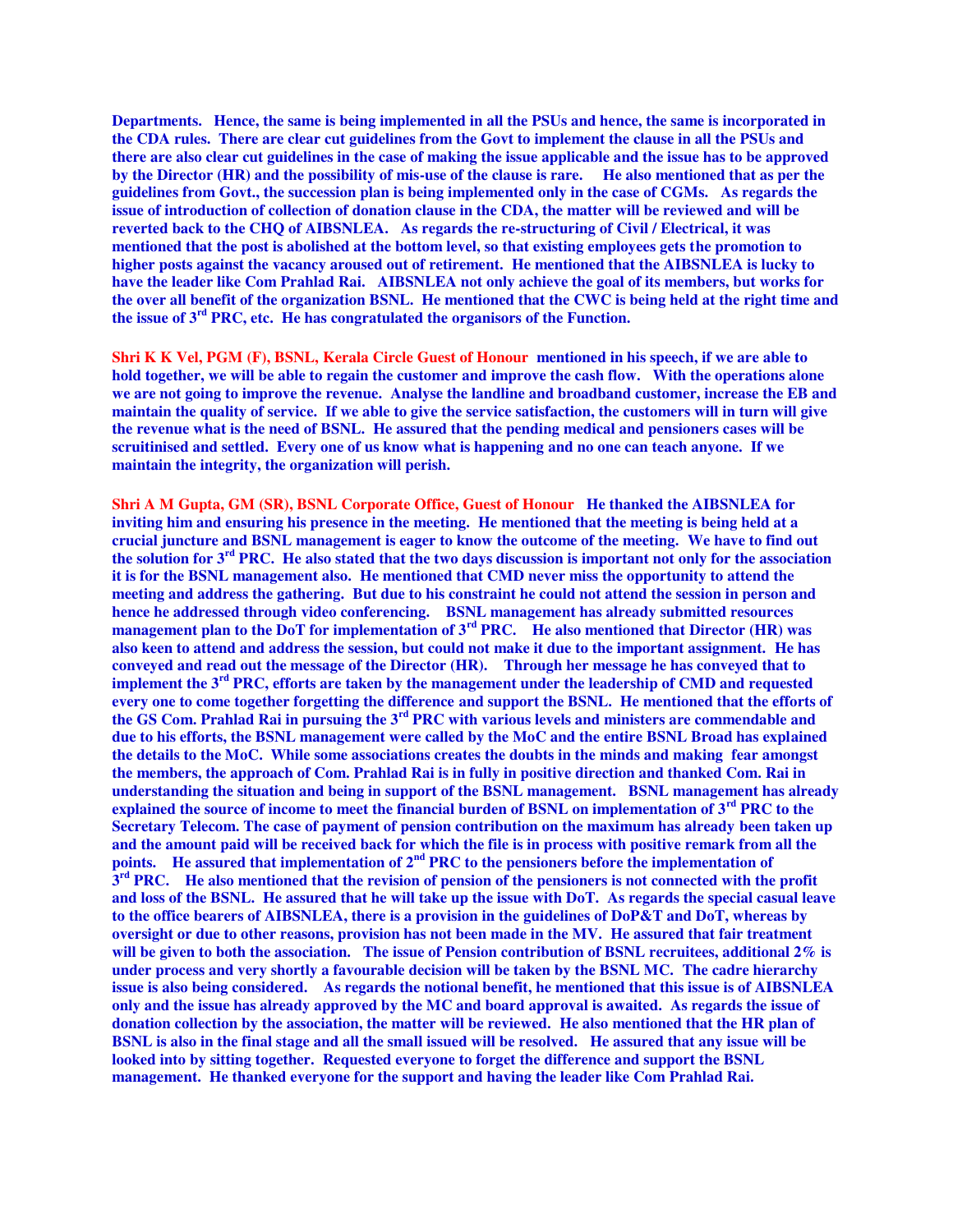**Com. Vijayakumar, Circle President, AIBSNLEA, Kerala Circle expressed vote of thanks**

**The meeting ended with dinner. The house was jam packed. [<<<Click here for Glimpses>>>>](https://photos.google.com/u/1/album/AF1QipOsmn_h63YQd3-4C_36BHjnBE1RtHvT8OadxGPW/photo/AF1QipNjeDNSS8hl_AAVpMOr_39hulb7iTpmX6Kn-IR2)**

#### **12.08.2017:**

Report on the 2nd Day proceedings of CWC meet Trivandrum.

**CWC meeting resumed at 09.30 Hrs as per the schedule. The remaining Circe Secretaries presented their report.**

**Com. K .P. Nair, AGS (PA/ PS) clarified the queries raised by various Circle Secretaries with respect to the cases of Steno/PA/PS cadre.**

**Com. Alkendra Singh, Advisor congratulated the Kerala Circle for the successful holding of the CWC meeting. He told that it is a matter of proud to be a part of such a great organization. He told that, we should work combined for making the BSNL a vibrant organization. He told that it is the high time to think about the same for the organization. AIBSNLEA is the power of BSNL. He praised GS AIBSNLEA for his active role in the resolution of the problems. He told that we stand beside the GS.**

**Com. S.K. Jena Advisor, in his address mentioned that we have a committed leadership. He presented the views about 3rd PRC. He appealed all to convince the respective Hon'ble MPs for grabbing the 3rd PRC. He suggested that the absence of the CS/CHQ Office Bearers in the CWC should be taken seriously. He also briefed about the issues of Civil/Electrical.**

**Com. GS Sum up the queries raised in the report of the Circle Secretaries. While summing up the issued raised by various Circle Secretaries, GS explained the status of the cases with the rulings on the subject, stand of the BSNL Corporate Office and the actions taken by the Association to settle them. He mentioned that all the cases forwarded by circles from time to time are taken up and pursued. The pending cases, if any, will also be pursued. In case of any left out case, please submit and forward the same to the email.**

**He requested CS Karnataka to furnish the case wise details of the favouritism by the Circle administration towards SNEA to take up the matter in BSNL Corporate office. CS Maharashtra and OS (W) were requested to tour throughout the Maharashtra and form branches, wherever it is not formed. CS UP (West) was requested to submit the details of victimization of members with details. CS Rajasthan was requested to submit a note on the case study made by his team on induction of BA formations combining several SSAs in Rajasthan.**

**In post lunch session General Secretary presented his report on the activities of the Association during the period. The report, including the HR issues, was discussed in detail and the action taken by the CHQ with the present status of each and every case was elaborated. The followings have been decided:**

**1. The subscription of the association will be increased to Rs.80/- from the existing Rs.50/- and the quota ratio will be Rs.40/- to CHQ, Rs.20/- Circle and Rs.20/- District. The same will be effective from 1.1.2018.**

**2. A sum of Rs.200/- per member will be collected towards the legal fund to meet the expenditure being incurred on various court cases filed by the CHQ in different Hon'ble courts.** 

**3. All the circles who are not updating the circle website were requested to make arrangements for regular update of their website.**

**5. The new welfare scheme already approved by the AIC Mysuru may be commenced from the 01.09.2017.**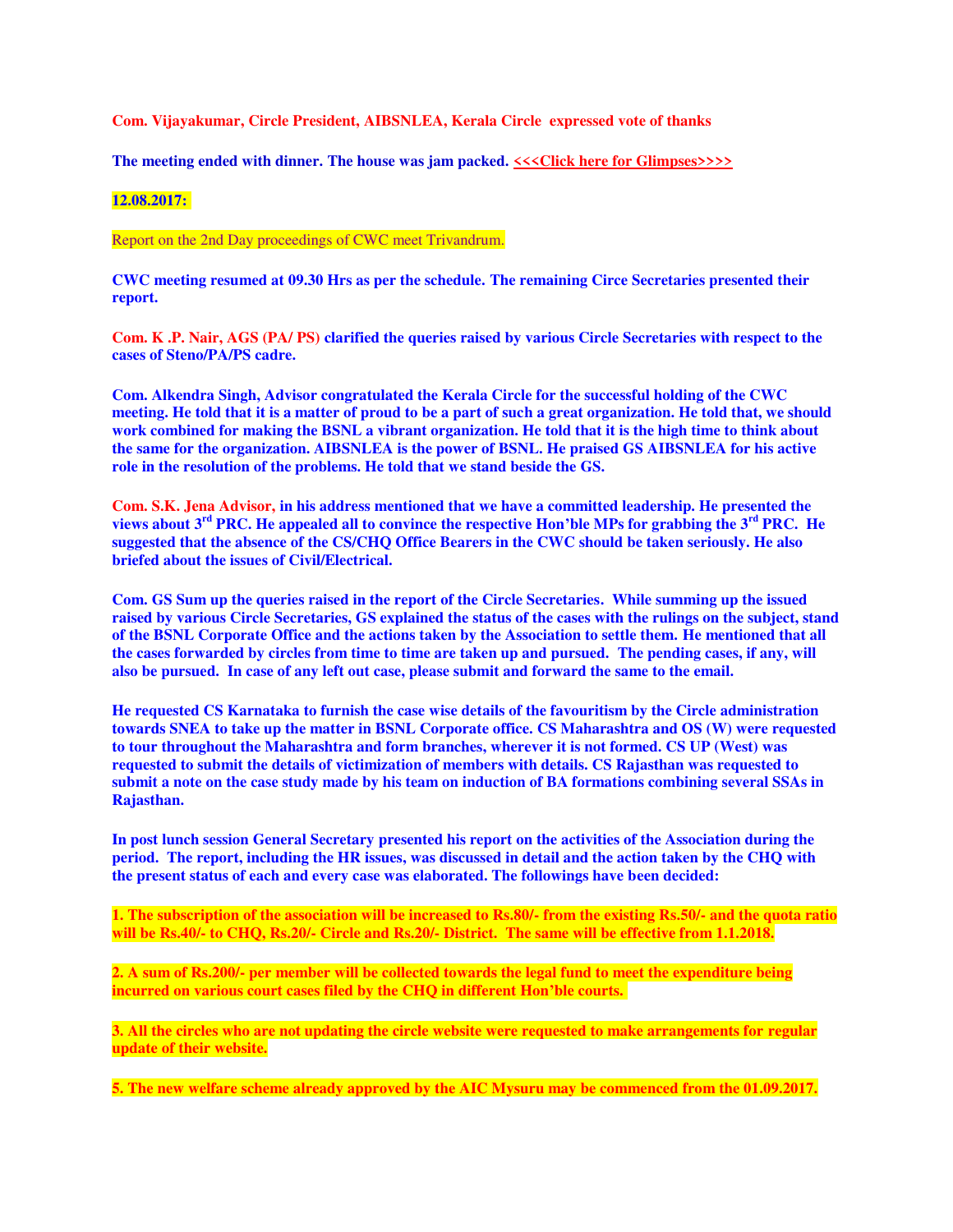**6. It was decided to co-opt Shri Deepak Sharma, AM, BSNL Corporate office as AGS (DR) and Shri S. S. Rawat AGM Rajasthan Circle as Advisor (G) against Shri Ajay Kaswan and Shri Dinesh Meghwal respectively.**

**7. It was also decided to enrol Direct Recruit executives as member of AIBSNLEA.**

**8. It was also decided that in case if the 3rd PRC recommendation are not implemented in BSNL then CHQ may start a joint united struggle with other unions / associations in due course of time.**

**The audited account for the period 7.01.2017 to 31.7.2017 was submitted by Com. Com. T.C. Jain, FS CHQ. Some members raised queries which were replied by GS and FS. Thereafter, the account was approved unanimously.**

**It was also decided to hold next CWC meet at Dehradoon of Uttarakand Circle. At the last Com B.S. Reddy, AGS (Engg.) delivered the vote of thanks Comrade S. Sivakumar, CHQ President adjourned the CWC meet Trivandrum sine die.**

## **09-08-2017**

Circle Executive committee meeting held on 08-08-2017 adopted resolutions to be placed before CWC,Trivendrum & discussed about the modalities to make 6th CC a grand Success.

## **07-08-2017**

### **PRC UPDATES:**

DPE issued order regarding decision on allowances other than the allowances under 'Cafeteria approach' w.r.t. Pay Revision of Board level and below Board level Executives and Non Unionised Supervisors of Central Public Sector Enterprises (CPSEs) w.e.f. 01.01.2017-.....<<< Click [here for letter>>>>](http://www.aibsnleachq.in/DOC-20170805-WA0013.pdf)

### **Implementation of 3rd PRC recommendations in BSNL-Process in this regard…….**

DPE has issued OM W-02/0028/2017-DPE (WC)-GL-XIII/17 dated 3<sup>rd</sup> August, 2017 regarding Pay Revision of Board Level and below Board Level executives and Non-Unionised Supervisors of Central Public Sector Enterprises (CPSEs) w.e.f. 01.01/2017.

As per the presentation submitted by AIBSNLEA CHQ and consistent efforts taken with the Hon'ble MOC , Secretary Telecom, Secretary DPE, and CMD BSNL for the dispension in the affordability clause for BSNL and extension of 3rd PRC to BSNL Employees has now been reflected in DPE OM dated 03.08.2017.

#### In this regard, AIBSNLEA CHQ has written so many letters to Hon'ble

MOC/Secretary DOT/DPE /CMD BSNL and met them personally stating that as per the Para 5 of the 3 PRC committee recommendations as per the Telecom Policy 1999, BSNL has been formed to meet out the specific agenda of Government of India. i.e. providing Telecom Services without any budgetary support and BSNL is paying License Fee, Spectrum charges, and other charges as per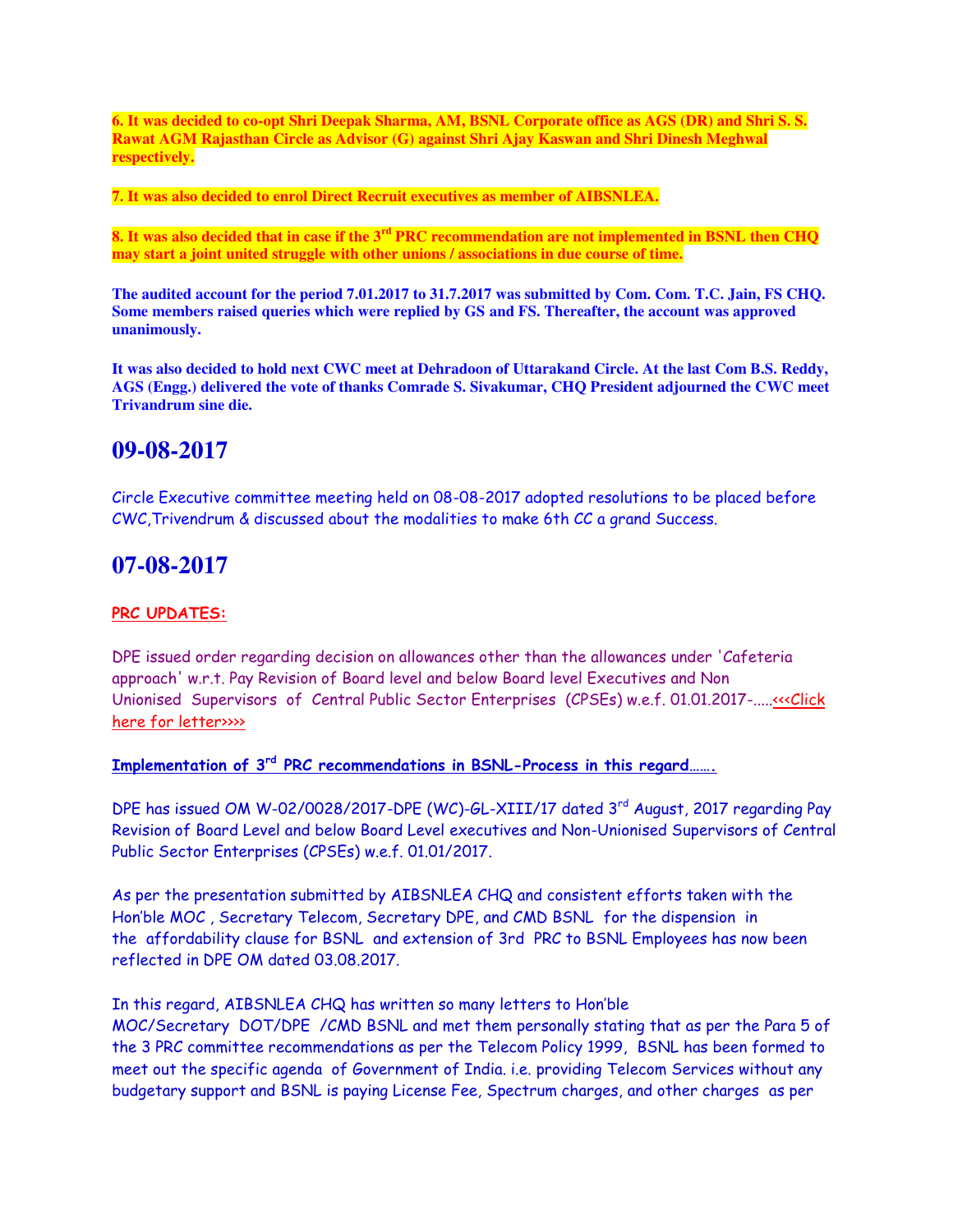the order of the Government of India from time to time deviating to the agreed principles on 01/10/2000.

A letter written by GS CHQ to Honorable MOC Shri Manoj Sinha Ji on 08.06.2017 [<<<Click here](http://www.aibsnleachq.in/MOS_170608.pdf)  for GS AIBSNLEA Letter>>>>>>>>>> has been furnished for the reference of our members. The DPE OM dated 03/08/2017 vide Annexure-II Para II of Page No 19 which is reproduced below.

#### Affordability to certain types of CPSEs:

b) The affordability condition shall also be applicable to the CPSEs registered under Section 25 of the Companies Act, 1956, or under Section 8 of the Companies Act, 2013 (which by the very nature of their business are not-for profit companies) for implementation of the revised compensation structure (including Performance Related Pay) as being recommended for other CPSEs.

c) There are also certain CPSEs which have been formed as independent Government companies under a statute to perform a specific agenda / regulatory functions. The revenue stream of such CPSEs are not linked to profits from the open market in a competitive scenario but are governed through the fees & charges, as prescribed and amended from time to time by the Government. There is no budgetary support provided by the Government to such CPSEs. In consideration that the impact of the revised compensation structure (including Performance Related Pay) would supposedly form the part of revenue stream for such CPSEs, the affordability condition shall not be applicable to these CPSEs; however the implementation of same shall be subject to the approval of Administrative Ministry upon agreeing and ensuring to incorporate the impact of the revised compensation structure into the revenue stream.

On the basis of the above recommendations now BSNL Board has to recommend implementation of 3rd PRC report with 15% fitment benefit in BSNL and thereafter it has to be sent to DoT for the approval and issuance of the Presidential Directives. We have to impress upon BSNL Management in this regard for an early Board approval and sending to DoT thereafter we have to pursue in DoT for the approval of BSNL Board proposal and early issuance of presidential directives.

Comrades, as assured by CMD BSNL, the 3rd PRC recommendations has to be approved by BSNL Board for its implementation in BSNL and thereafter to get the approval of DoT for issuance of Presidential Directives. We are confident that CMD BSNL will fulfill his commitment in this regard. Let us, concentrate on this issue and pursue vigorously for 3rd PRC implementation in BSNL.

Office Memorandum for implementation of Pay revision in CPSEs.

Department of Public Enterprises issues Office Memorandum for Pay Revision of Board level and below Board level Executives and Non-Unionised Supervisors of Central Public Sector Enterprises (CPSEs) w.e.f. 01.01.2017.

### [<<<Click here for the OM>>>](http://www.aibsnleachq.in/OM%2003.08.2017%20reg%203rd%20Pay%20Revision%20Guidelines0001.pdf)